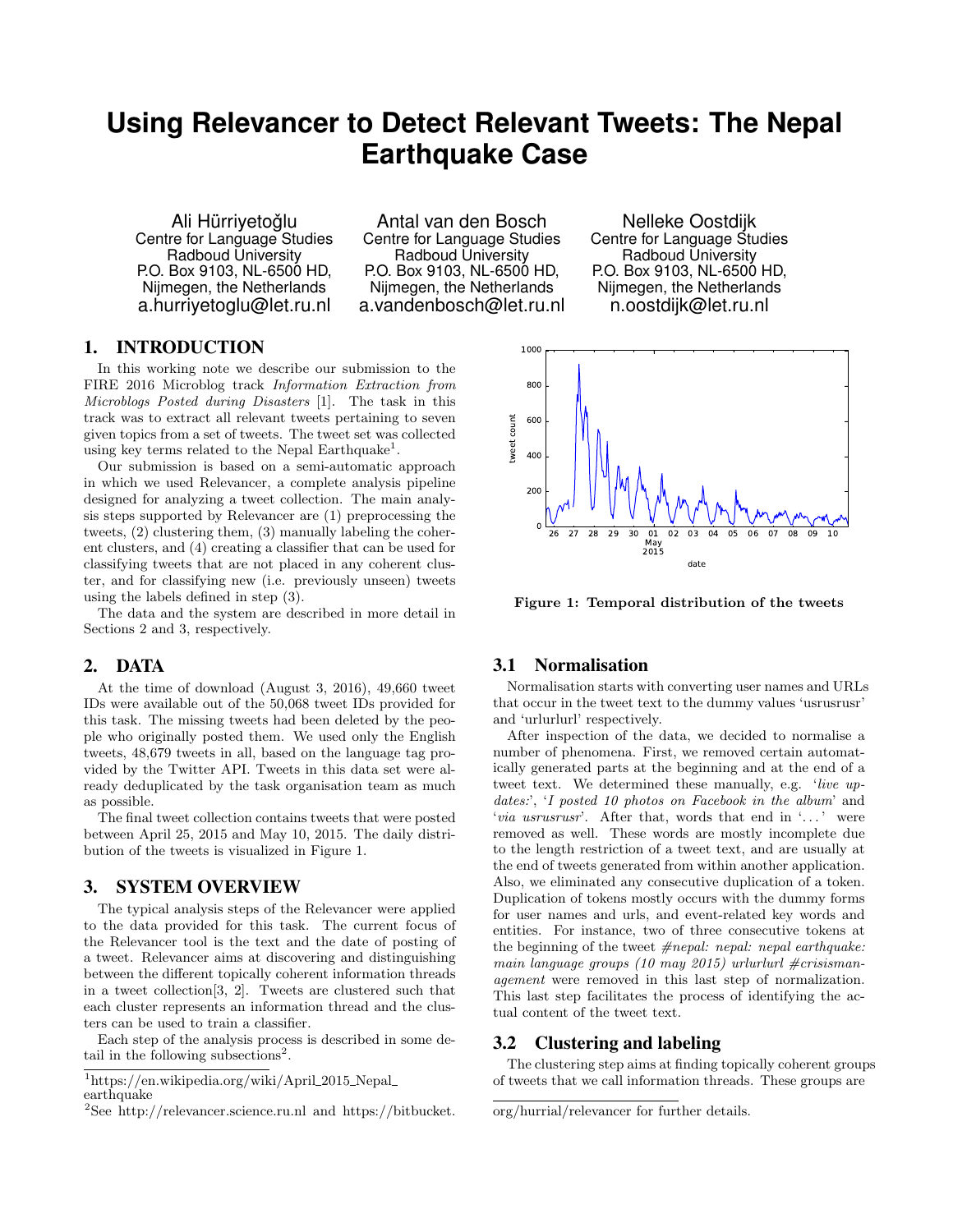labeled as relevant, irrelevant, or incoherent. Coherent clusters were selected from the output of the clustering algorithm K-Means<sup>3</sup>, with  $k = 200$ , i.e. a preset number of 200 clusters. Coherency of a cluster is calculated based on the distance between the tweets in a particular cluster and the cluster center. Tweets that are in incoherent clusters (as determined by the algorithm) were clustered again by relaxing the coherency restrictions until the algorithm reaches the requested number of coherent clusters. The second stop criterion for the algorithm is the limit of the coherency parameter relaxation.

The coherent clusters were extended with the tweets that are not in any coherent cluster. This step was performed by iterating all coherent clusters in descending order of the total length of the tweets in a cluster and adding tweets that have a cosine similarity higher than 0.85 with respect to the center of a cluster to that respective cluster. The total number of tweets that were transferred to the clusters this way was 847.

As Relevancer takes dates of posts as relevant information, the tool first searches for coherent clusters of tweets in each day separately. Then, in a second step it clusters all tweets from all days that previously were not placed in any coherent cluster. Applying the two steps sequentially enables Relevancer to detect local and global information threads as coherent clusters respectively.

For each cluster thus identified, a list of tweets is presented to an expert who then determines which are the relevant and irrelevant clusters<sup>4</sup>. Clusters that contain both relevant and irrelevant tweets are labeled as incoherent by the expert<sup>5</sup>. Relevant clusters are those which an expert considers to be relevant for the aim she wants to achieve. In the present context more specifically, clusters that are about a topic specified as relevant by the task organisation team should be labeled as relevant. Any other coherent cluster should be labeled as irrelevant.

#### 3.3 Creating the classifier

The classifier was trained with the tweets labeled as relevant or irrelevant in the previous step. Tweets in the incoherent clusters were not used. The Naive Bayes method was used to train the classifier.

We used a small set of stop words. These are a small set of key words (nouns), viz. nepal, earthquake, quake, kathmandu and their hashtag versions<sup>6</sup>, determiners the, a, an, conjunctions and, or, prepositions to, of, from, with, in, on, for, at, by, about, under, above, after, before, and the news related words breaking and news and their hashtag versions. The normalized forms of the user names and URLs usrusrusr and urlurlurl are included in the stop word list as well.

We optimized the smoothing prior parameter  $\alpha$  to be 0.31 by cross-validation, comparing the classifier performance with equally separated 20 values of  $\alpha$  between 0 and 2. Word un-

igrams and bigrams were used as features. The performance of the classifier on a 15% held-out data is provided below in Tables 1 and  $2^7$ .

|            | Irrelevant | Relevant |
|------------|------------|----------|
| Irrelevant | 720        | 34       |
| Relevant   | 33         | 257      |

Table 1: Confusion matrix of the Naive Bayes classifier on test data. The rows and the columns represent the actual and the predicted labels of test tweets. The diagonal provides the correct number of predictions.

|            | precision | recall | F1. | support |
|------------|-----------|--------|-----|---------|
| Irrelevant | .96       | .95    | .96 | 754     |
| Relevant   | .88       | .89    | .88 | 290     |
| Avg/Total  | .94       | .94    | .94 | 1.044   |

Table 2: Precision, recall, and F1-score of the classifier on the test collection. The recall is based on the test set.

The whole collection was classified with the trained Naive Bayes classifier. 11,300 tweets were predicted as relevant. We continued the analysis with these relevant tweets.

#### 3.4 Clustering and labeling relevant tweets

Relevant tweets, as predicted by the automatic classifier, were clustered without filtering them based on the coherency criteria. In contrast to the first clustering step, the output of K-means was used as is, again with  $k = 200$ . These clusters were annotated using the seven topics as predetermined by the task. To the extent possible, incoherent clusters were labeled using the closest provided topic. Otherwise, the cluster was labeled as irrelevant.

The clusters that have a topic label contain 8,654 tweets. Since the remaining clusters, containing 2,646 tweets, were evaluated as irrelevant, they were not included in the submitted set.

## 4. RESULTS

The result of our submission was recorded under the ID relevancer\_ru\_nl. The performance of our results was evaluated by the organisation committee at ranks 20, 1,000, and all, considering the tweets retrieved in the respective ranks. As announced by the organisation committee, our results are as follows: 0.3143 precision at rank 20, 0.1329 and 0.0319 recall and Mean Average Precision (MAP) at rank 1,000 respectively, and 0.0406 MAP considering all tweets in our submitted results.

We generated an additional calculation for our results based on the annotated tweets provided by task organizers. The overall precision and recall are 0.081 and 0.34 respectively. The performance for the topics FMT1 (available resources), FMT2 (required resources), FMT3 (available medical resources), FMT4 (required medical resources), FMT5

 ${}^{3}\mathrm{We}$  used scikit-learn v0.17.1 for all machine learning tasks in this study http://scikit-learn.org.

 $4$ The first author of this working note had the role of being the expert for this task. A real scenario would require a domain expert.

<sup>&</sup>lt;sup>5</sup>Although the algorithmic approach determines the clusters that were returned as coherent, the expert may not agree with it.

 $^6\mathrm{This}$  set was based on our observation as we did not have access to the key words that were used to collect this data set.

<sup>7</sup>Since we optimize the classifier for this collection, the performance of the classifier on unseen data is not relevant here.